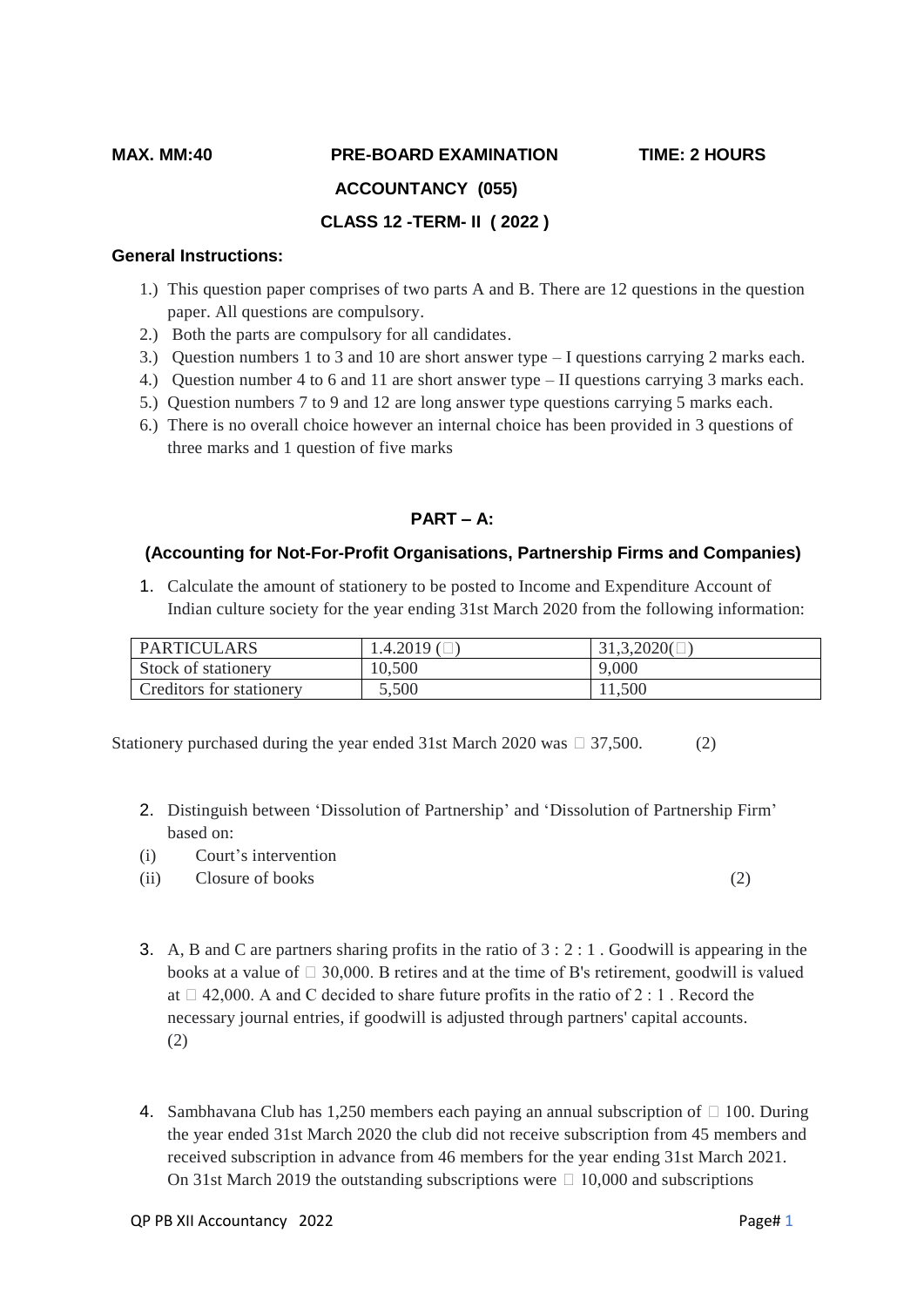received in advance were  $\Box$  2,000. Calculate the amount of subscription that will be debited to the Receipts and Payment Account for the year ended 31st March 2020. (3)

#### **OR**

Present the following items in the Balance Sheet of King Club as at 31st March 2020.

| <b>DETAILS</b>                                 | AMOUNT $(\Box)$ |
|------------------------------------------------|-----------------|
|                                                |                 |
| Capital fund (1st April 2019)                  | 5,40,000        |
| Building fund (1st April 2019)                 | 2,40,000        |
| Donation received for Building                 | 3,00,000        |
| 10% Building fund Investment (1st April 2019)  | 2,40,000        |
| Interest received on Building fund Investments | 24,000          |
|                                                |                 |

Additional information : Expenditure on construction of building  $(\square)$  1,80,000. Construction work is in progress and has not been completed.

5. P, Q and R were partners in a firm sharing profits in the ratio of 5 : 4 : 1. The profit of the firm for the year ending on March 31st 2020 was  $\Box$  2,00,000 . O dies on June 30th 2020. The sales during the year 2019-20 were  $\Box$  16,00,000 and sales from April 1st 2020 to June 30th 2020 was  $\Box$  3,00,000. You are required to :

(i) Calculate Q's share in Profit.

(ii) Pass journal entry to record Q' s share in profit for the intervening period in the year of death. (3)

6. Supreme Limited purchased buildings worth  $\Box$  3,00,000, machinery worth  $\Box$  2,80,000 and furniture worth  $\Box$  20,000 from Divine company and took over its liabilities of  $\Box$  40,000 for a purchase consideration of  $\Box$  6.30,000. Supreme Limited paid the purchase consideration by issuing 12% debentures of  $\Box$  100 each at a premium of 5%. Record necessary journal entries in the books of Supreme Limited. (3)

#### **OR**

A Lord & Company took a loan of  $\Box$  5,00,000 from Indian Overseas Bank and issued 10% debentures of  $\Box$  6,00,000 of  $\Box$  100 each as collateral security in addition to the principal security.

Pass necessary journal entries for the above transactions, if the company decided to record the issue of 10% debentures as collateral security and show the presentation in the Balance Sheet of the Lord & Company.

7. Give the necessary journal entries for the following transactions on dissolution of the firm of Sanghi and Sathi on 31st March 2020, after the various assets (other than cash) and the third party liabilities have been transferred to Realisation Account. They shared profits and losses in the ratio of  $3:2$ .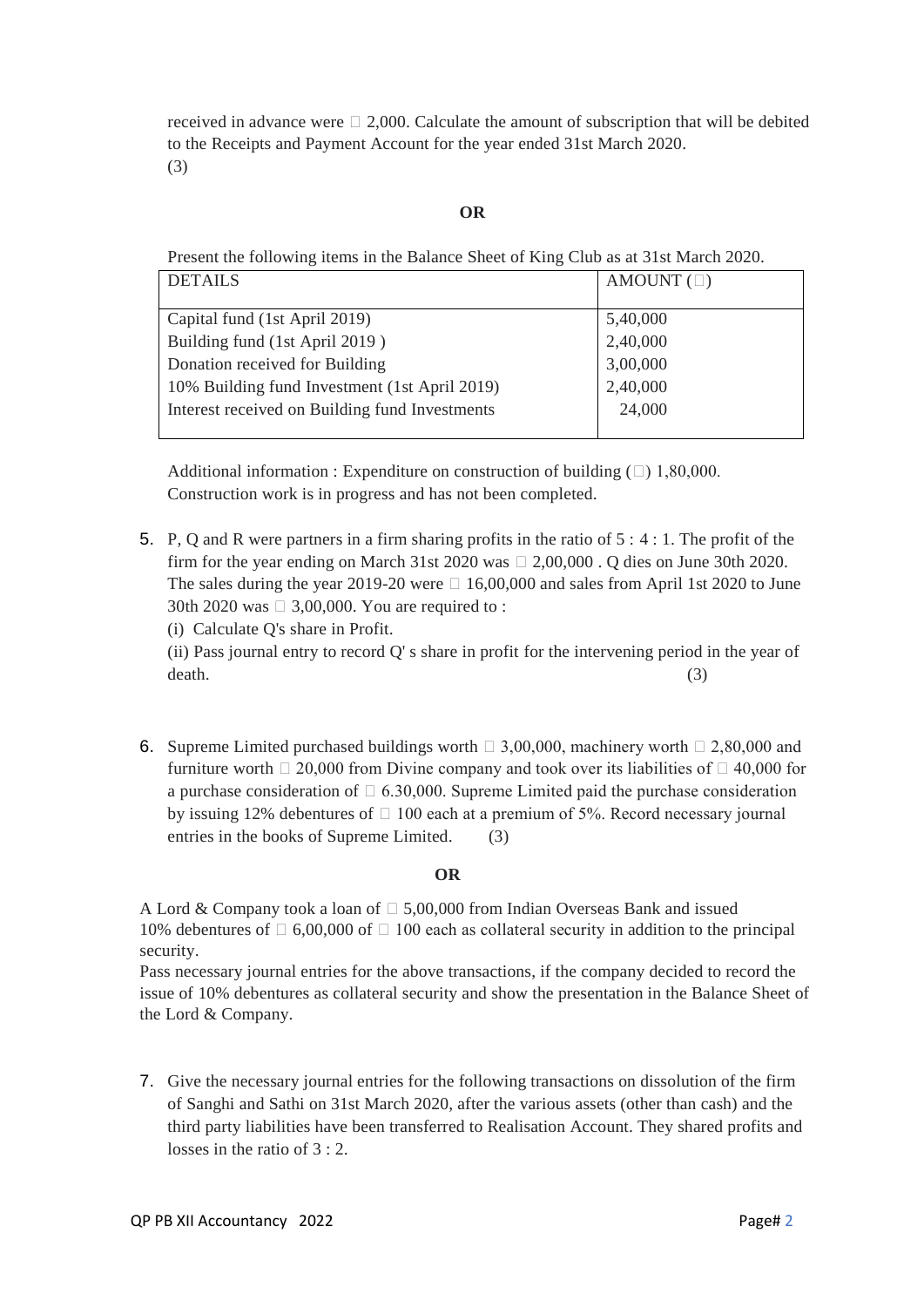(i) Parmarth, an old customer whose account for  $\Box$  80,000 was written off as bad debt in the previous year, paid 90%.

(ii) Creditors of  $\Box$  80,000, accepted furniture valued at  $\Box$  78,000 in full settlement of their claim.

(iii) Land and Building was sold for  $\Box$  3,00,000 through a broker who charged 2 % commission.

(iv) There were 500 shares of  $\Box$  40 each in Bright Limited, acquired at a cost of  $\Box$  22,000 and had been written off completely from the books. These shares are now valued at  $\Box$  50 each and divided among the partners in their profit sharing ratio.

(v) Profit on realisation was  $\Box$  90000. (5)

#### **OR**

X, Y and Z are partners. X retires on 31st March 2020. On that date the Balance Sheet shows the following balances :

Reserve Fund  $\Box$  60,000, Workmen's Compensation Fund  $\Box$  30,000, Investment Fluctuation Fund  $\Box$  20,000, Investments  $\Box$  1,00,000, Stock  $\Box$  16,000, Patents  $\Box$  12,000, Machinery  $\Box$ 2,00,000 and Goodwill  $\Box$  30,000.

The following is agreed upon between the partners on X's retirement :

- (i) There is no liability on account of workmen's compensation fund.
- (ii) Reserve fund is not to be distributed.
- (iii) Investments are valued at  $\Box$  92,000.
- (iv) Stock is undervalued by 20%
- (v) Patents are valueless.
- (vi) Machinery is depreciated by 20%.

(vii) Goodwill is valued at  $\Box$  1,20,000

Record the necessary journal entries to the above effect, assuming that Goodwill is to be adjusted through the partners' capital accounts.

8. Deity Limited has the following balances in its Balance Sheet on 31st March 2021 : Securities Premium Reserve 35,000

# Capital Reserve 10,000

On 1st April 2021, Company issued 10,000 fresh 8% Debentures of  $\Box$  100 each at a premium of 5% to be redeemable at a premium of 10% after 5 years. The entire amount was payable on application. The issue was oversubscribed to the extent of 10,000 debentures and the allotment was made proportionately to all the applicants.

Use of Security Premium is restricted to as per the Section 52(2) of the Companies Act, 2013. You are required to answer the following questions:

- (i) How much amount is received by the company on application and allotment ?
- (ii) How much loss on issue of debentures is to be debited at the time of adjustment of
- application money and allotment of Debentures ?
- (iii) How much amount is refunded by the company ?
- (iv) Give the entry for writing off loss on issue of Debentures.
- (v) Prepare Loss on Issue of Debentures Account. (5)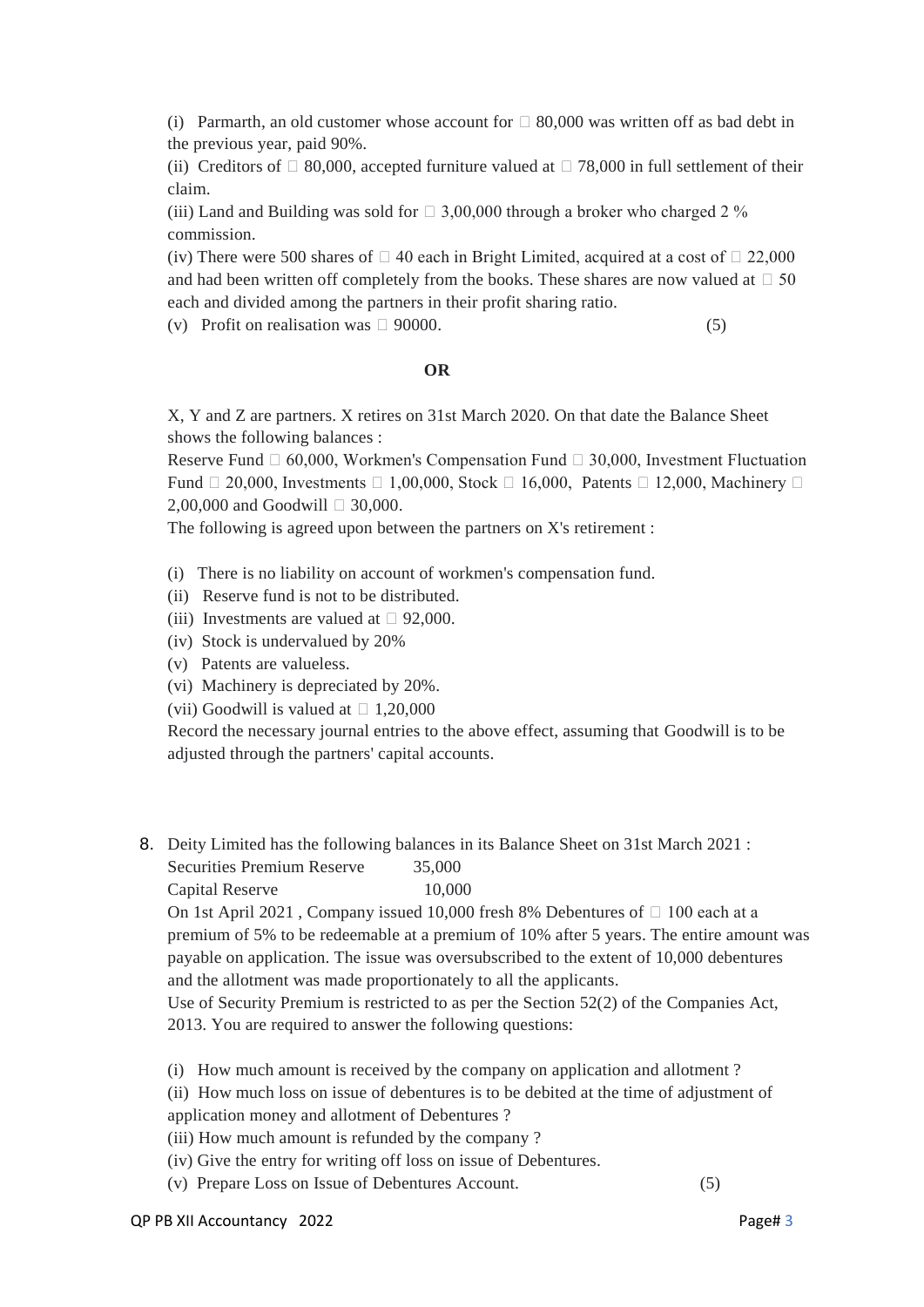9. From the following Receipt and Payment Account and additional information relating to Perfect Spots Club, prepare Income and Expenditure Account for the year ended March 31st 2020.

| Receipts                           | Amount   | Payments                        | Amount $(\square)$ |
|------------------------------------|----------|---------------------------------|--------------------|
|                                    | (        |                                 |                    |
| To Balance b/d (cash in hand) To   | 9,000    | By Balance b/d (bank overdraft) | 8,000              |
| Members subscriptions              | 1,25,000 | By Upkeep of field and pavilion |                    |
| To Members admission fee           | 7,500    | By Tournament expenses          | 57,500             |
| To Sale of old sports materials To | 1,250    | By Rates and insurance          |                    |
| Hire of ground                     | 14,000   | By Telephone                    | 20,000             |
| To Subscription for tournament To  | 30,000   | By Postage and courier charges  | 5,000              |
| Life membership fee                | 10,000   | By Printing and stationery      | 1,750              |
| <b>To Donations</b>                | 3,00,000 | By Miscellaneous expenses By    | 2,000              |
|                                    |          | Secretary's honorarium          |                    |
|                                    |          | By Grass seeds                  | 13,000             |
|                                    |          | By Investments                  | 2,200              |
|                                    |          | By Purchase of sports materials | 15,000             |
|                                    |          | By Balance c/d                  | 1,300              |
|                                    |          |                                 | 3,00,000           |
|                                    |          |                                 | 34,000             |
|                                    |          |                                 |                    |
|                                    |          |                                 | 37,000             |
|                                    | 4,96,750 |                                 | 496,750            |
|                                    |          |                                 |                    |

Receipt and Payment Account

Additional Information : Assets at the beginning of the year were : Play ground  $\Box$  2,50,000, Stock of sports material  $\Box$  42,500, Printing and stationery  $\Box$  5,500, Subscriptions receivable  $\Box$  14,000. Donations are on account of tournament, to be kept in Reserve for a permanent Pavilion. Subscriptions due on March 31st 2020 were  $\Box$  21,000. Write off 50% of sports materials and 30% of printing and stationery. (5)

## **PART –B (Analysis of Financial Statement)**

- **10.**State whether the following transactions will result in inflow outflow or no flow of cash while preparing cash flow statement:
- (i) Issued  $\Box$  20,000 9% debentures to the vendors of machinery.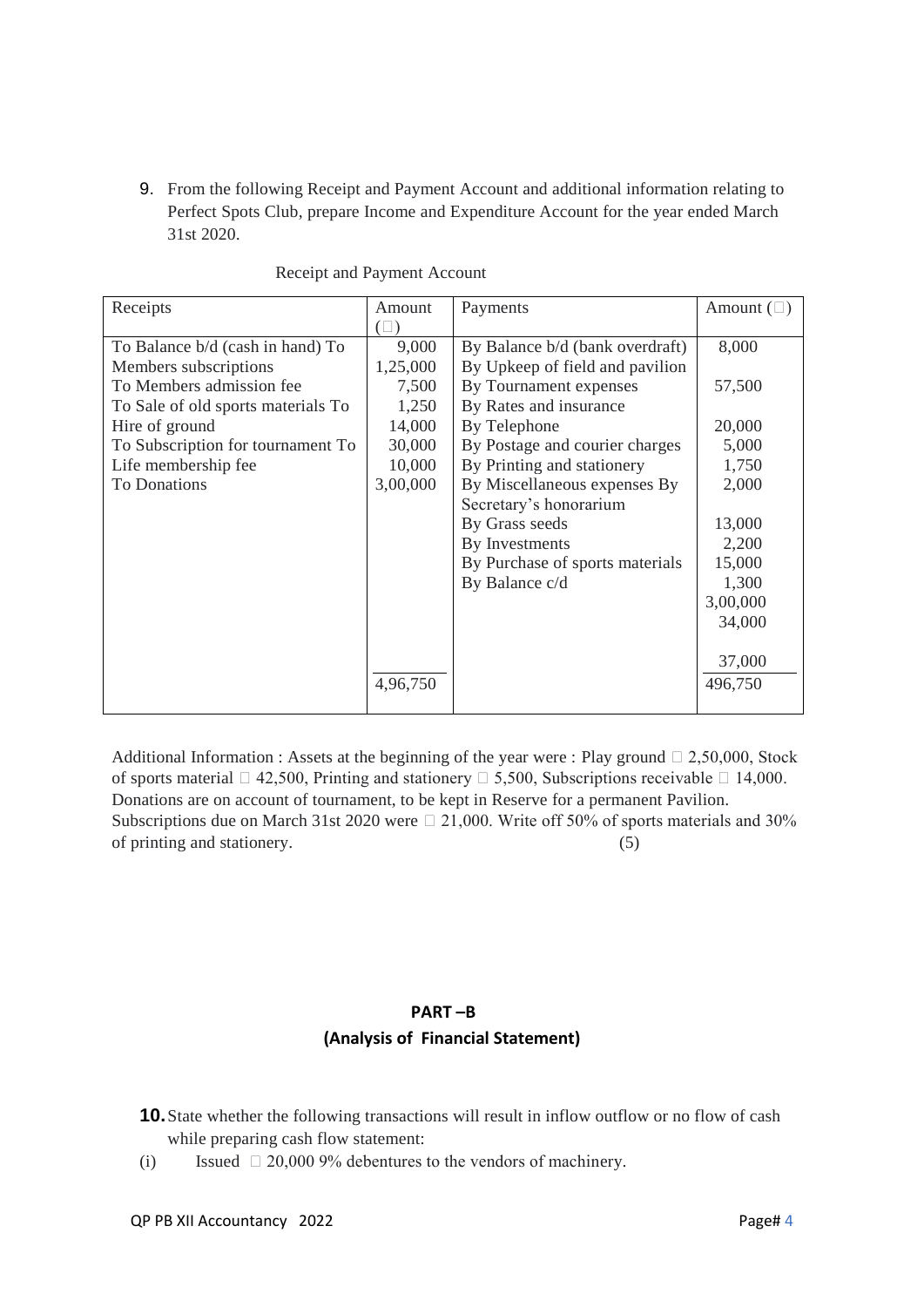**11.**From the following statement of profit and loss of Saras Company Limited, prepare comparative statement of profit and loss for the year ended March 31st 2019 and 2020:

| <b>Particulars</b>                       | Note No. | $2018 - 19$ ( $\Box$ ) | $2019-20$ ( $\Box$ ) |
|------------------------------------------|----------|------------------------|----------------------|
| Revenue from operations Employee benefit |          | 8,00,000               | 10,00,000            |
| expenses                                 |          | 4,00,000               | 5,00,000             |
| Other expenses                           |          | 1,00,000               | 50,000               |
| Tax rate 40%                             |          |                        |                      |

 **(3)**

 *OR* OR

From the following Balance Sheet of Parag Limited as at 31st March 2019 and 31st March 2020, prepare a Common size Balance Sheet:

| <b>Particulars</b>                             |                               | 31.3.2020 | $(\Box)$ | 31.3.2019 |          |
|------------------------------------------------|-------------------------------|-----------|----------|-----------|----------|
| I.                                             | <b>Equity and Liabilities</b> |           |          |           |          |
| Shareholders Funds                             |                               | 6,00,000  |          | 5,00,000  |          |
| Non-current liabilities<br>Current liabilities |                               | 3,00,000  |          | 3,00,000  |          |
|                                                |                               | 3,50,000  |          |           | 2,00,000 |
| <b>Total</b>                                   |                               | 12,50,000 |          | 10,00,000 |          |
| П.                                             | <b>Assets</b>                 |           |          |           |          |
|                                                | Non -Current Assets           | 6,50,000  |          | 6,00,000  |          |
|                                                | <b>Current Assets</b>         | 6,00,000  |          | 4,00,000  |          |
| <b>Total</b>                                   |                               | 12,50,000 |          | 10,00,000 |          |

**12.**From the following Balance Sheet of Alaknanda Limited, prepare Cash Flow Statement for the year ended 31st March 2020:

| <b>Particulars</b> |                                         | <b>Note</b> | 31.3.2020 | 31,3,2019 |
|--------------------|-----------------------------------------|-------------|-----------|-----------|
|                    |                                         | No.         | $\Box$ )  | $(\Box)$  |
| L.                 | <b>EQUITY AND LIABILITIES</b>           |             |           |           |
|                    | 1. Shareholders' Funds                  |             |           |           |
|                    | (a) Share Capital                       |             | 7,00,000  | 5,00,000  |
|                    | (b) Reserve and surplus (Balance in     |             | 4,70,000  | 2,50,000  |
|                    | statement of profit and loss)           |             |           |           |
|                    | 2. Non-current Liabilities              |             |           |           |
|                    | Long term borrowings (8% Debentures) 3. |             | 4,00,000  | 6,00,000  |
|                    | <b>Current Liabilities</b>              |             |           |           |
|                    | Trade payables                          |             | 9,00,000  | 6,00,000  |
|                    |                                         |             |           |           |
| <b>Total</b>       |                                         |             | 24,70,000 | 19,50,000 |